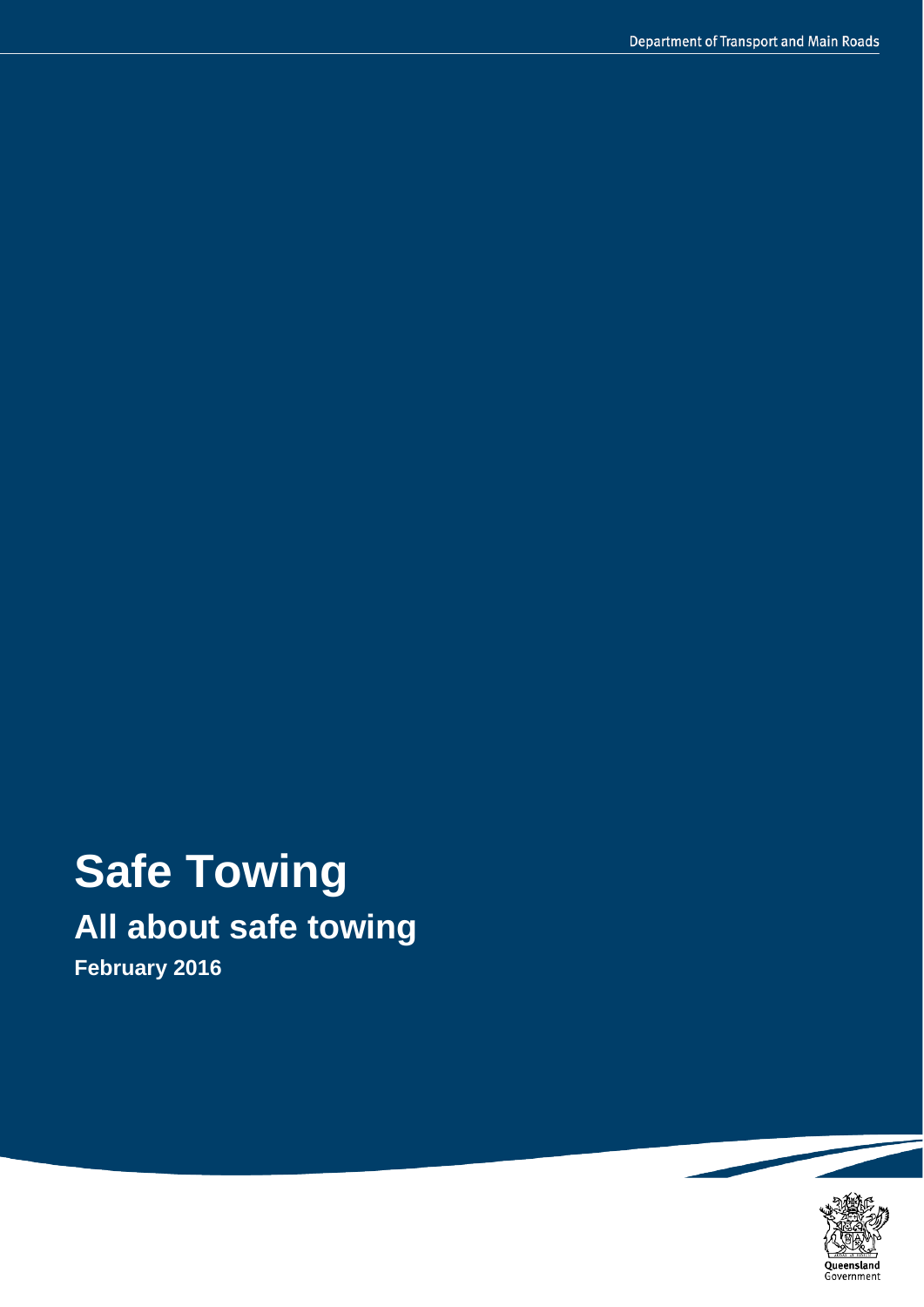## **Creative Commons information**

© State of Queensland (Department of Transport and Main Roads) 2016



<http://creativecommons.org.licences/by/4.0/>

This work is licensed under a Creative Commons Attribution 4.0 Licence. You are free to copy, communicate and adapt the work, as long as you attribute the authors.

The Queensland Government supports and encourages the dissemination and exchange of information. However, copyright protects this publication. The State of Queensland has no objection to this material being reproduced, made available online or electronically but only if its recognised as the owner of the copyright and this material remains unaltered.



The Queensland Government is committed to providing accessible services to Queenslanders of all cultural and linguistic backgrounds. If you have difficulty understanding this publication and need a translator, please call the Translating and Interpreting Service (TIS National) on 13 14 50 and ask them to telephone the Queensland Department of Transport and Main Roads on 13 74 68.

Disclaimer: While every care has been taken in preparing this publication, the State of Queensland accepts no responsibility for decisions or actions taken as a result of any data, information, statement or advice, expressed or implied, contained within. To the best of our knowledge, the content was correct at the time of publishing.

## **Document control options**

### **Departmental approvals**

| <b>Status</b>    | This approved version replaces all previous versions of the Safe Towing Guide |
|------------------|-------------------------------------------------------------------------------|
| <b>Version</b>   | v2.1                                                                          |
| Date of approval | 1 February 2016                                                               |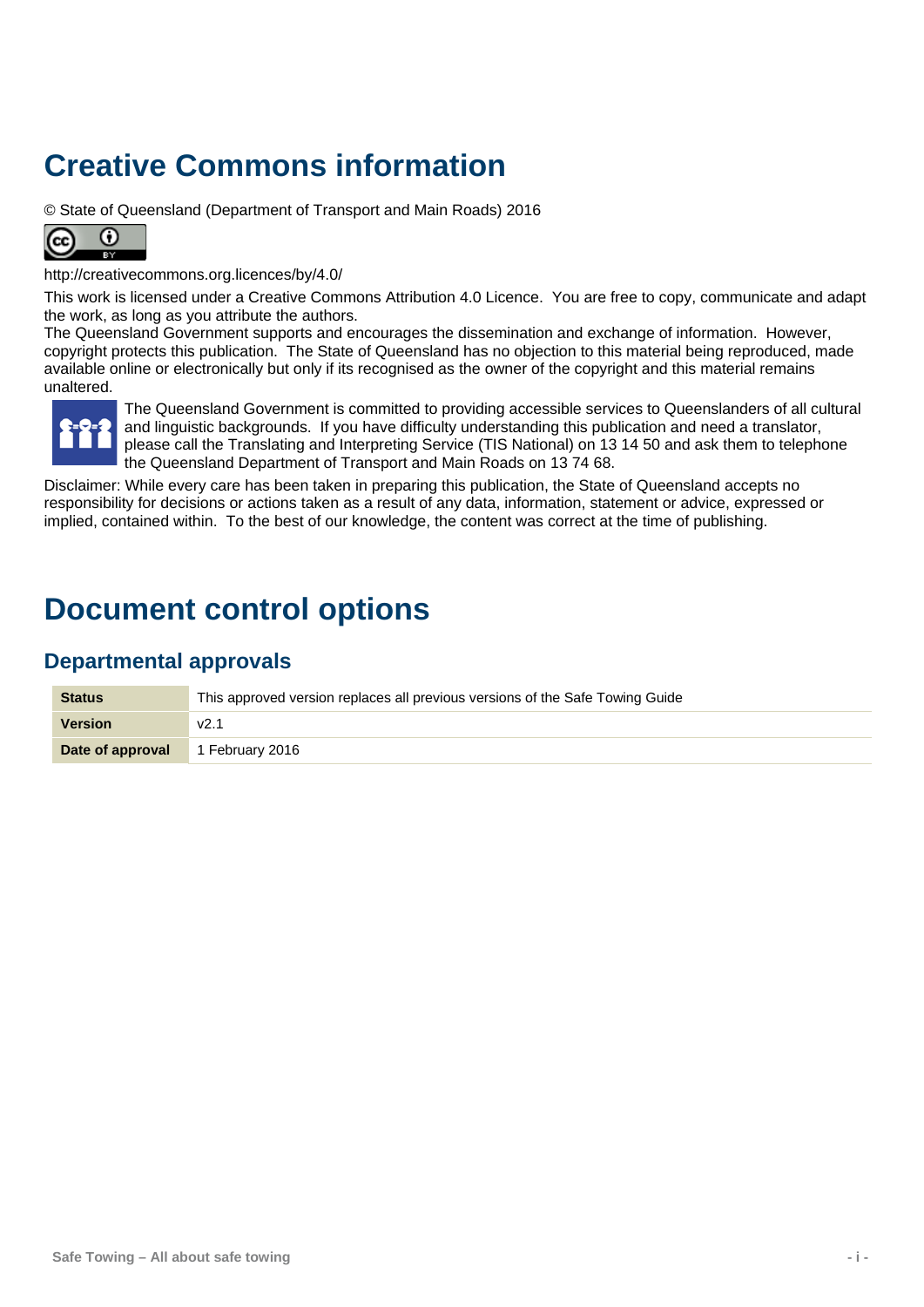## **Contents**

| Introduction                                                                                                                             | 1                                                        |
|------------------------------------------------------------------------------------------------------------------------------------------|----------------------------------------------------------|
| <b>Legal requirements</b>                                                                                                                | $\overline{\mathbf{2}}$                                  |
| <b>Definitions</b>                                                                                                                       | $\overline{\mathbf{2}}$                                  |
| <b>Inspections</b>                                                                                                                       | $\overline{2}$                                           |
| <b>Towing vehicle</b>                                                                                                                    | 3                                                        |
| <b>Towbars</b>                                                                                                                           | 3                                                        |
| <b>Couplings</b>                                                                                                                         | 3                                                        |
| <b>Braking systems</b><br>Trailers that do not exceed 750 kg GTM with a single axle<br>All other trailers that do not exceed 4500 kg ATM | $\overline{\mathbf{4}}$<br>$\overline{\mathcal{A}}$<br>4 |
| <b>Safety chains</b>                                                                                                                     | 5                                                        |
| <b>Safety Chain Connections to Tow Bar</b>                                                                                               | 5                                                        |
| Rear Marker Plates (Do Not Overtake Turning Vehicle Signs)                                                                               | 6                                                        |
| <b>Driver</b>                                                                                                                            | 6                                                        |
| <b>Loading trailers</b>                                                                                                                  | $\overline{7}$                                           |
| <b>Weight Distribution Hitch</b>                                                                                                         | $\overline{7}$                                           |
| <b>Maintenance</b>                                                                                                                       | $\overline{7}$                                           |
| Before the trip                                                                                                                          | 8                                                        |
| During the trip                                                                                                                          | 8                                                        |
| <b>Insurance</b>                                                                                                                         | 9                                                        |
| A final word of advice                                                                                                                   | 9                                                        |
| <b>Related documents and links</b>                                                                                                       | 9                                                        |
|                                                                                                                                          |                                                          |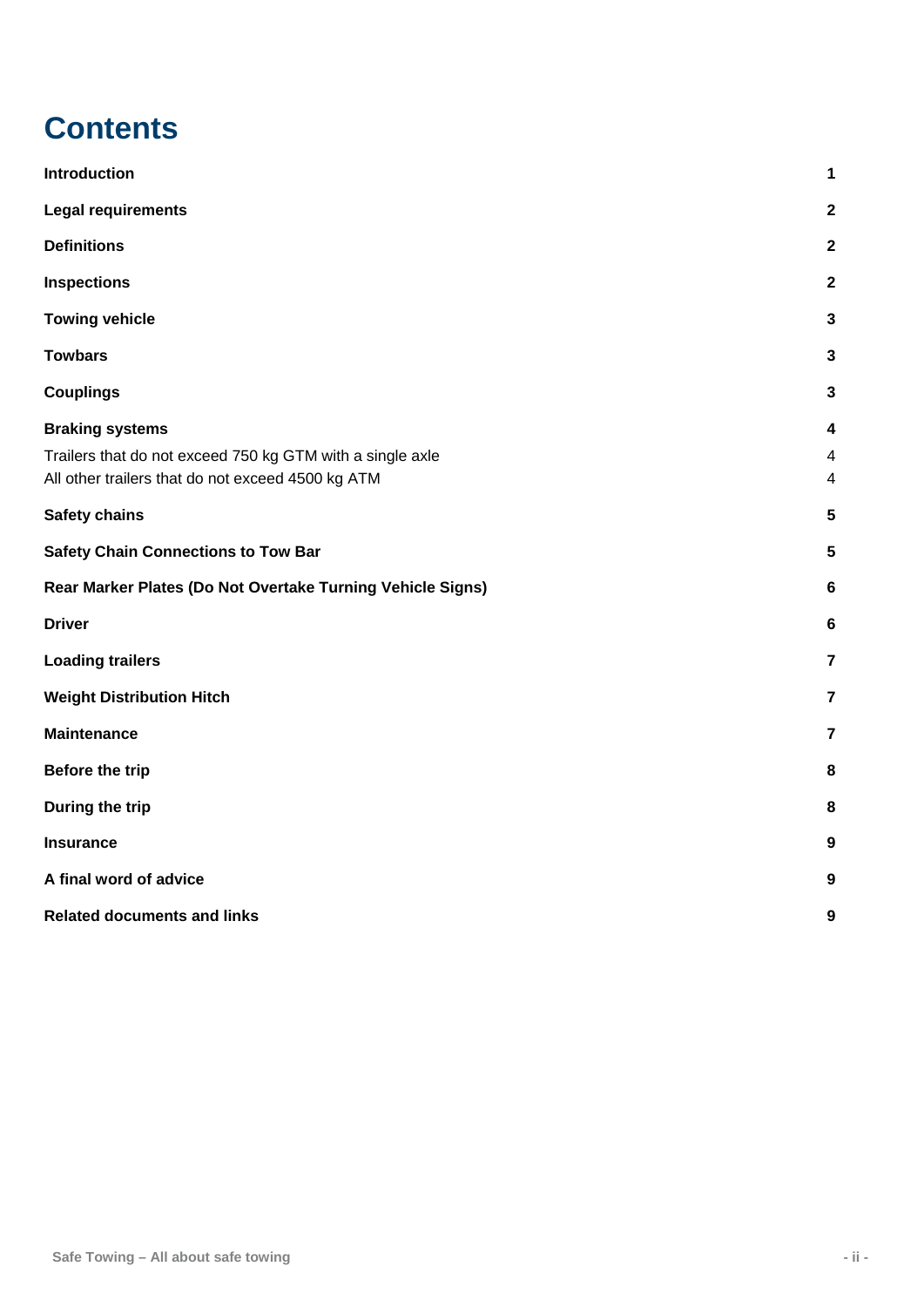## <span id="page-3-0"></span>**Introduction**

Towing is very different from everyday driving - it requires additional driving skills and safety precautions. As a driver, you have a legal responsibility to other road users and yourself when towing a trailer, caravan or another vehicle, to drive to suit the conditions.

Also, the towing vehicle, trailer and its load must meet all legal and safety requirements. This Department of Transport and Main Roads (TMR) publication provides information on how to:

- ensure the vehicle and trailer are correctly equipped; and
- drive a vehicle and trailer combination safely.

*Note: The guidelines in this section relate to Queensland regulations. The object of the relevant Queensland regulations is to provide road rules that are substantially uniform with road rules elsewhere in Australia. However, if travelling outside Queensland, check the relevant state or territory legislation.*

#### Towing will affect your vehicle

The first step to safe towing is to ensure the vehicle, trailer and load are suited. While modern vehicles are lighter and provide better service for normal motoring, some do not have the necessary characteristics for towing. Vehicle manufacturers usually indicate in the owner's manuals the maximum weight and other features of trailers appropriate for the vehicle. These limits should not be exceeded. Similarly, some trailers are designed to carry certain types of loads and cannot be towed safely when carrying other materials.

Other ways towing will affect your vehicle are:

- decreased acceleration and braking performance;
- reduced vehicle control and manoeuvrability; and
- increased fuel consumption.

These effects become more pronounced on your vehicle as trailer size and the mass of the load increase. By understanding the limitations of your vehicle and trailer, you can help prevent crashes and both structural and mechanical damage to your vehicle.

Driving with a trailer takes practice.

Remember:

- Allow for the trailer's tendency to 'cut-in' on corners and curves.
- Allow longer distances for braking, overtaking and joining a traffic stream.
- When reversing, it is advisable to have someone outside the vehicle giving directions.
- Avoid sudden lane changes or changes of direction.
- Look further ahead than normal so you can react to changes in traffic or road conditions.
- Use the accelerator, brakes and steering smoothly and gently at all times.
- Use a lower gear when travelling downhill to increase vehicle control and reduce strain on brakes.
- Slow down well before entering corners and curves.
- Accelerator, brake and steering must be operated smoothly when towing. Unnecessary steering wheel movement should be avoided because sway or "snaking" of the vehicle and trailer may result. If sway occurs the trailer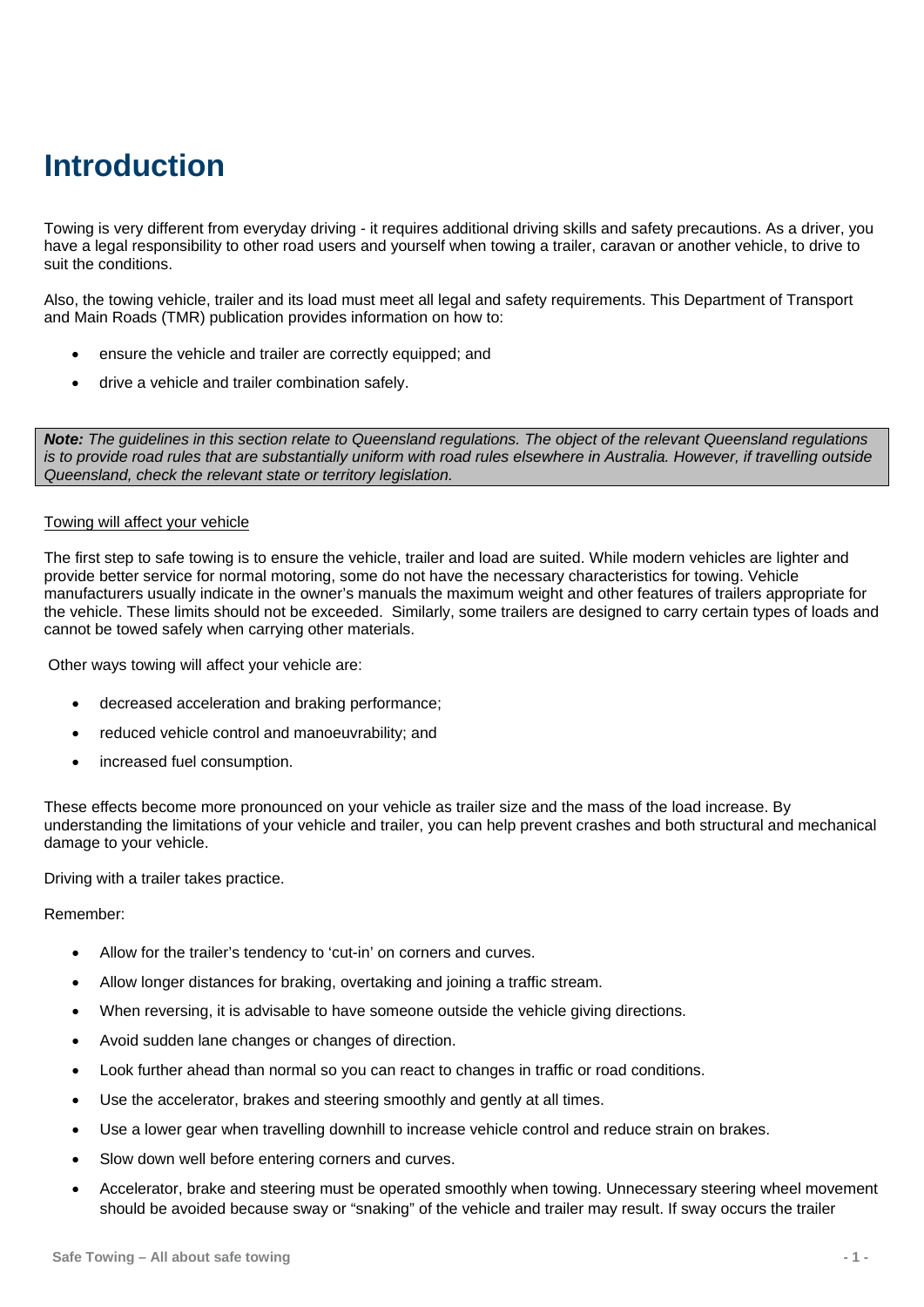brakes should be applied gently if they can be operated separately from the towing vehicle, otherwise a steady speed or slight acceleration should be maintained if possible, until the sway ceases. The tow vehicle's brakes should only be applied as a last resort.

- Take care not to hold up traffic unnecessarily.
- Plan more rest stops and shorter travelling days as towing is more stressful and tiring than normal driving.

## <span id="page-4-0"></span>**Legal requirements**

To ensure the safety of yourself and other road users, you must abide by the laws governing the towing of trailers. These are:

- the vehicle and trailer must comply with all relevant registration requirements;
- the vehicle and trailer must be in a roadworthy and safe condition;
- all trailers must be fitted with a rear number plate:
- towbars and couplings must not obscure the towing vehicle's number plate or rear lights when the trailer is not connected;
- towing more than one trailer is prohibited;
- people are not permitted to ride in trailers or caravans; and
- the speed limit for a vehicle towing a trailer is the same as for a normal vehicle.

## <span id="page-4-1"></span>**Definitions**

**Aggregate Trailer Mass** (ATM) is the total mass of the laden trailer when carrying the maximum load recommended by the manufacturer. This includes any mass imposed onto the drawing vehicle when the combination vehicle is resting on a horizontal supporting plane.

**Gross Trailer Mass** (GTM) is the mass transmitted to the ground by the axle or axles of the trailer when coupled to a drawing vehicle and carrying its maximum load uniformly distributed over the load bearing area.

*Note: If you are unsure about the mass of the trailer and its load, you can have it weighed at a public weighbridge.*

<span id="page-4-2"></span>**Pig Trailer** is a trailer having one axle group near the middle of the length of its goods carrying surface. Most caravans, box, and boat trailers are this type.

## **Inspections**

Light trailers with an ATM over 750 kg and up to and including 3500 kg require a current safety certificate and trailers over 3500 kg a certificate of inspection when:

- offered for sale or disposed of by way of gift whilst registered:
- re-registered after being unregistered; or
- transferred from interstate registration.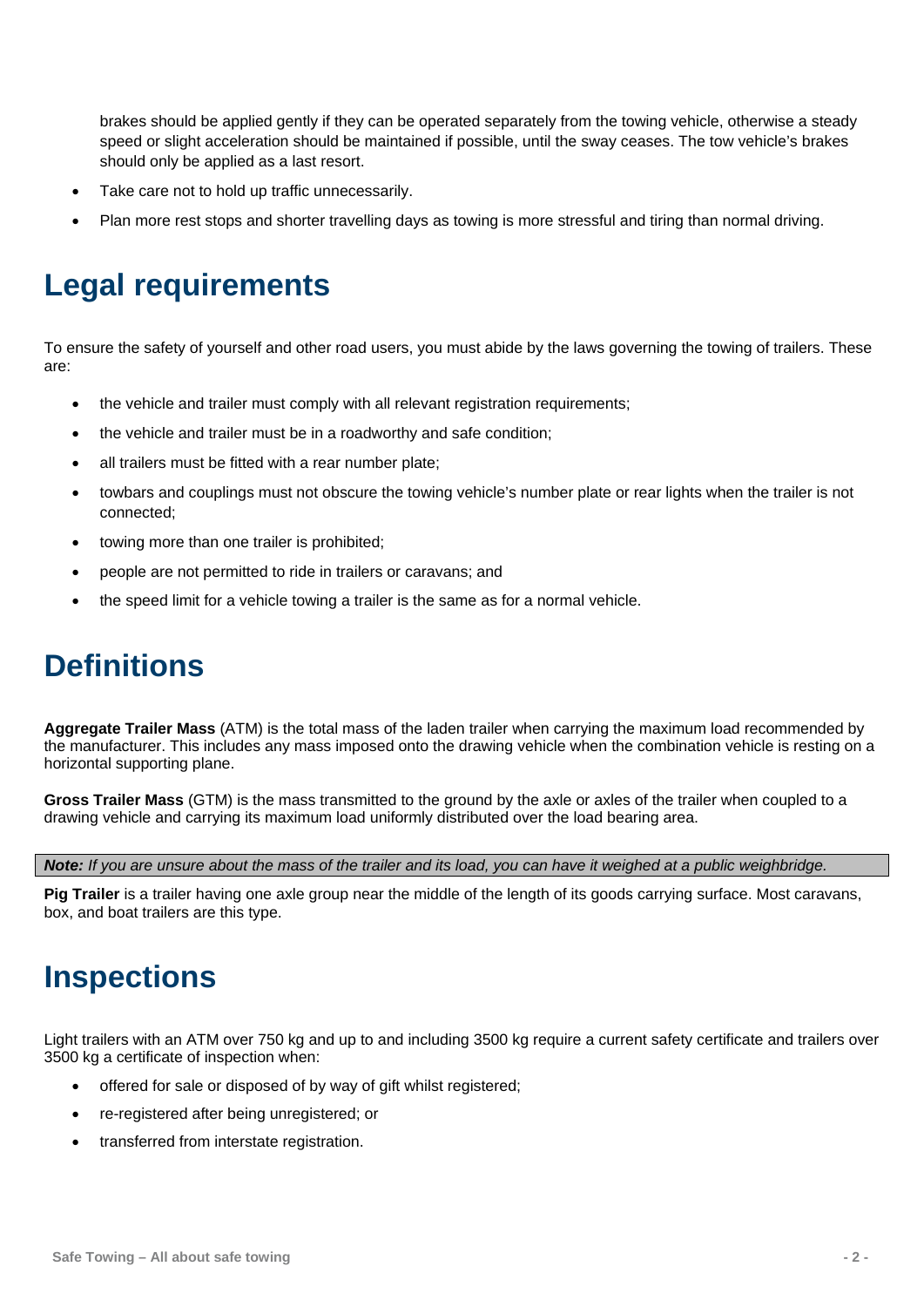## <span id="page-5-0"></span>**Towing vehicle**

In the interests of reliability and safety, follow these rules and conditions:

- Ensure the vehicle is suitable for towing, if required, towing options such as special suspension or transmission options or load-distributing devices that may be fitted to the vehicle by either the manufacturer, dealer or a firm specialising in towing equipment.
- Ensure the vehicle is properly equipped for the type and size of trailer:
	- $\checkmark$  towbars and couplings must be of a suitable type and capacity;
	- $\checkmark$  electrical sockets for lighting are required;
	- $\checkmark$  suitable brake connections may be required:
	- extra mirrors may be required for towing large trailers.

Ensure that the lower of the following is not exceeded:

- The maximum towing capacity of the motor vehicle as specified by the vehicle manufacturer; or
- The capacity of the towing apparatus fitted to the vehicle.

Note: This information can be obtained from the owner's manual or the manufacturer. If the motor vehicle was manufactured prior to 1 January 1992 and the manufacturer has not specified a maximum towing capacity, the following is taken to be the maximum towing capacity for the purposes of the above:

- One and a half times the unladen mass of the motor vehicle if the trailer is fitted with appropriate brakes; or
- A maximum of 750 kg if the trailer is not fitted with brakes.

### <span id="page-5-1"></span>**Towbars**

A properly designed and fitted towbar is essential for safe towing. The load capacity of the towbar must be at least equal to the loaded mass of the trailer. As a guide to assessing this, towbars manufactured after 1 January 1992 for passenger vehicles must be marked with their load capacity and the vehicle model for which they are intended.

The towbar must be fitted with attachments for connecting safety chains capable of withstanding the rated load capacity of the towbar. The safety chain attachments must be mounted adjacent to the tow coupling and arranged so as to maintain the direction of the towed vehicle in the event of coupling failure or accidental disconnection. Towbars, including towbar tongues, must not protrude dangerously or have sharp corners.

## <span id="page-5-2"></span>**Couplings**

Trailers that do not exceed 3500 kg ATM must have a quick release coupling which is designed to be engaged and disengaged without the use of tools. It must be of a positive locking type with provision for a second independent locking device. The locking must be readily verifiable by visual inspection.

Typical approved couplings for light trailers are:

- 50 mm ball couplings for trailers with an ATM up to 2300 kg;
- heavy duty 50 mm ball couplings for trailers with an ATM up to 3500 kg; and
- pintle hook couplings for trailers with an ATM up to 4500 kg.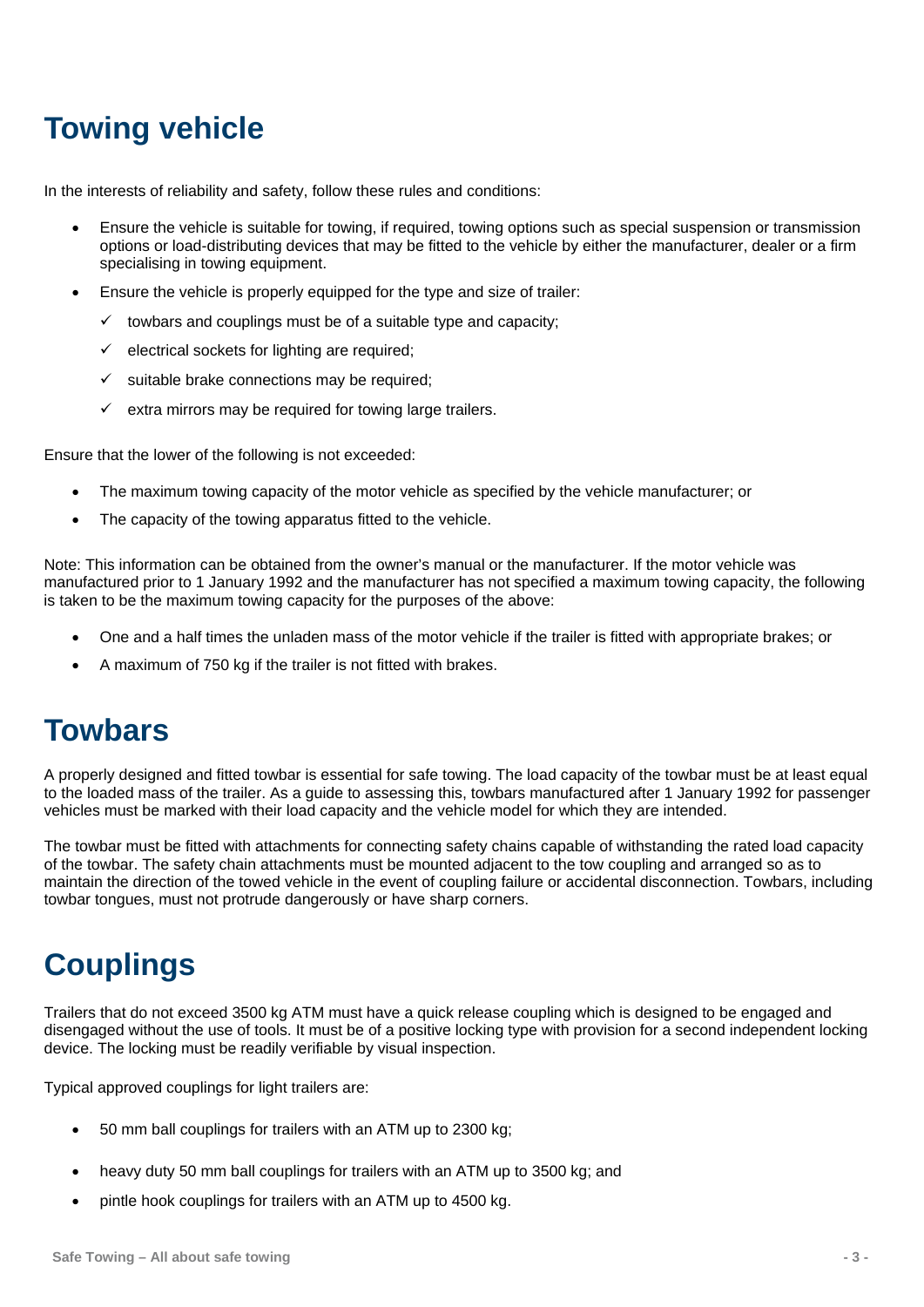Couplings should be marked with their load capacity and the manufacturer's name or trademark.



## <span id="page-6-0"></span>**Braking systems**

### <span id="page-6-1"></span>**Trailers that do not exceed 750 kg GTM with a single axle**

No brakes are required.

*Note: Where a trailer has two axles where the centres are less than 1 metre apart are regarded as a single axle.*

### <span id="page-6-2"></span>**All other trailers that do not exceed 4500 kg ATM**

These trailers must be fitted with an efficient brake system that complies with ADR 38/-. Except for over-run brakes, all brakes must be operable from the driver's seat of the towing vehicle.

For trailers up to 2000 kg GTM, an efficient braking system is considered to have brakes operating on the wheels of at least one axle. Over-run brakes may only be used on trailers that do not exceed 2 tonnes GTM.

Every trailer over 2000 kg GTM must have brakes operating on **all wheels**. The brake system must cause immediate application of the trailer brakes in the event of the trailer becoming detached from the towing vehicle. Under these circumstances, the brakes must remain applied for at least 15 minutes.

All flexible hydraulic brake hoses, air or vacuum brake tubing and air and vacuum flexible hoses must conform to SAA, SAE, BS, JIS, DIN, ISO or ECE Standards and be fitted to the vehicle in a way that will prevent chafing, kinking or other mechanical damage under normal motion of the parts to which they are attached.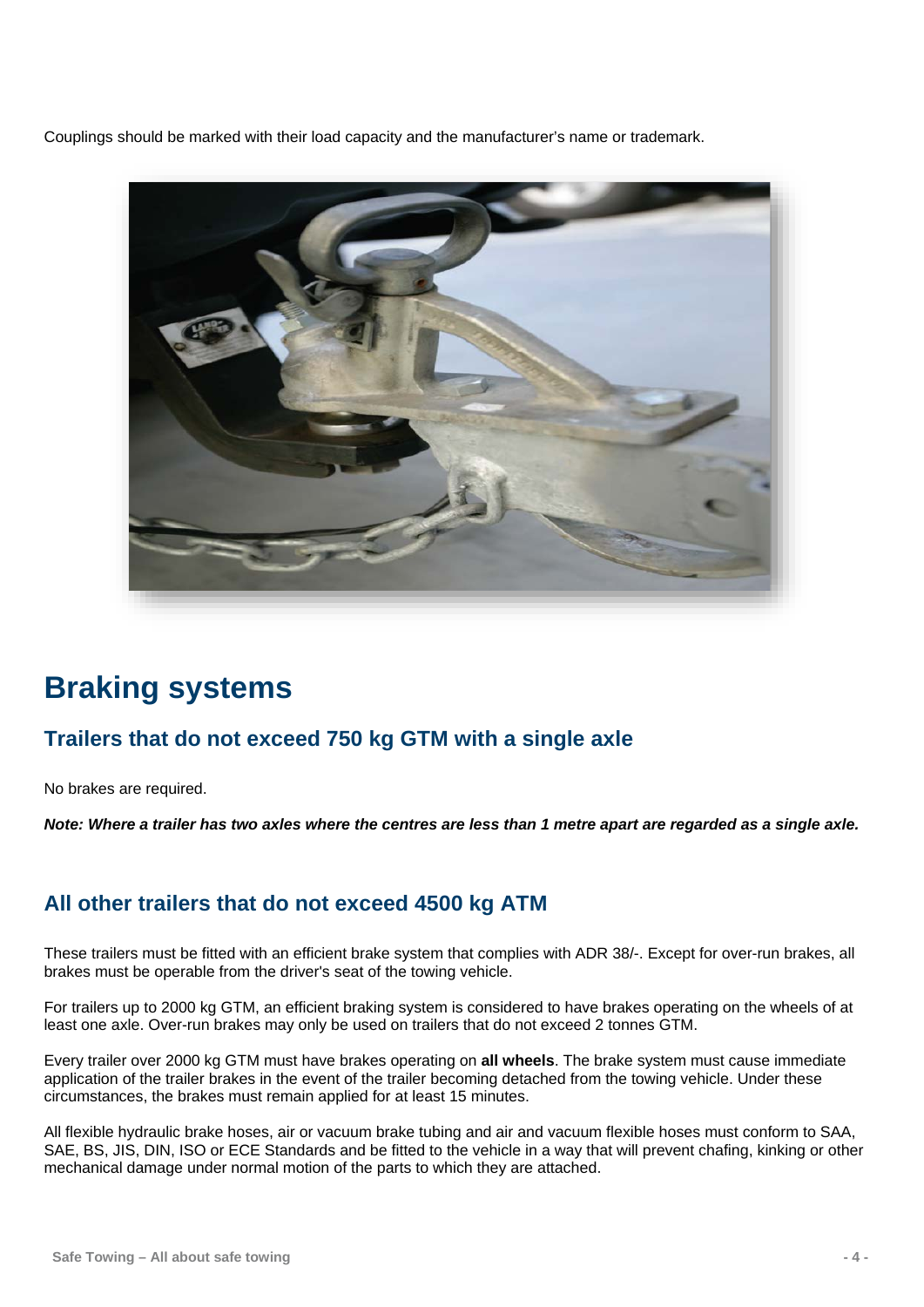## <span id="page-7-0"></span>**Safety chains**

All pig trailers with rigid drawbars (with or without breakaway brakes but excluding converter dollies) and, any other trailer without breakaway brakes, must be fitted with safety chains that are marked in accordance with the relevant Australian Standard complying with the following:

- trailers that do not exceed 2500 kg ATM must have at least one safety chain complying with Australian Standard AS 4177.4-1994 or Australian Standard AS 4177.4-2004 'Caravan and light trailer towing components Part 4: Safety chains up to 3500kg capacity', or be a safety cable with a certified load capacity of the same
- trailers over 2.5 tonnes and not exceeding 3.5 tonnes ATM must have two safety chains of designation of 3500 kg complying with Australian Standard AS 4177.4-1994 or Australian Standard AS 4177.42004
- trailers over 3500 kg ATM must have two safety chains made from steel of a minimum 800 MPa breaking stress that conforms to the mechanical properties of Grade T chain as specified in [Australian Standard AS 2321-1979](http://infostore.saiglobal.com/store/Details.aspx?ProductID=265928) 'Short Link Chain for Lifting Purposes (uncalibrated)' or [Australian Standard AS 2321-2006](http://infostore.saiglobal.com/store/Details.aspx?ProductID=265946) 'Short Link Chain for Lifting Purposes.' Each chain must be sized such that the minimum breaking load exceeds the ATM.

The length of the safety chain/s must prevent the trailer's drawbar hitting the ground if the trailer is detached from the towing vehicle. The safety chains must be properly connected to the tow bar with attachments capable of withstanding the specified breaking load of each chain. Do not use padlocks.

For further information regarding couplings, brake requirements and safety chains please refer to the Vehicle Standard Bulletin - Building Small Trailers (VSB1) available on the Department of Infrastructure and Regional Development website (www.infrastructure.gov.au)

## <span id="page-7-1"></span>**Safety Chain Connections to Tow Bar**

Safety chain(s) must be suitably and appropriately connected to a tow bar. The use of a shackle is permitted, provided the shackle used is fit for the purpose and compatible with the safety chain in terms of strength and size.

It is the responsibility of the vehicle owner/operator to ensure that a shackle, if used to attach safety chain to tow bar, is fit for the purpose and compatible with the safety chain. This can be demonstrated in a couple of ways:

1. Use of a shackle that is compatible with the safety chain AND complies with AS 2741-2002 "*Shackles*". In this case the shackle will have appropriate markings.

Trailer ATM (kg) Chain size classification AS 4177.4-2004 Chain Marking AS 4177.4-2004 Suitable rated D shackle size AS 2741-2002 Grade "S" or"6 dee" or "6 bow" Minimum Proof Load Strength (kN) Chain / Shackle **up to 1 000** 1 000 4177-10 6mm S WLL 0.5T 4.9 / 9.9 **up to 1 600** 1 600 4177-16 6mm S WLL 0.5T 7.9 / 9.9 **up to 2 500** 2 500 4177-25 8mm S WLL 0.75T 12.3 / 14.8 **up to 3 500** 3 500 4177-35 10mm S WLL 1.0T

Table-1 Selection of D Shackle (Guide only)

2. Alternatively, the use of a shackle that is compatible with the safety chain AND is of a reputable brand. In this case, the shackle will have appropriate markings to show the brand and/or part identification sufficient to trace its brand and strength.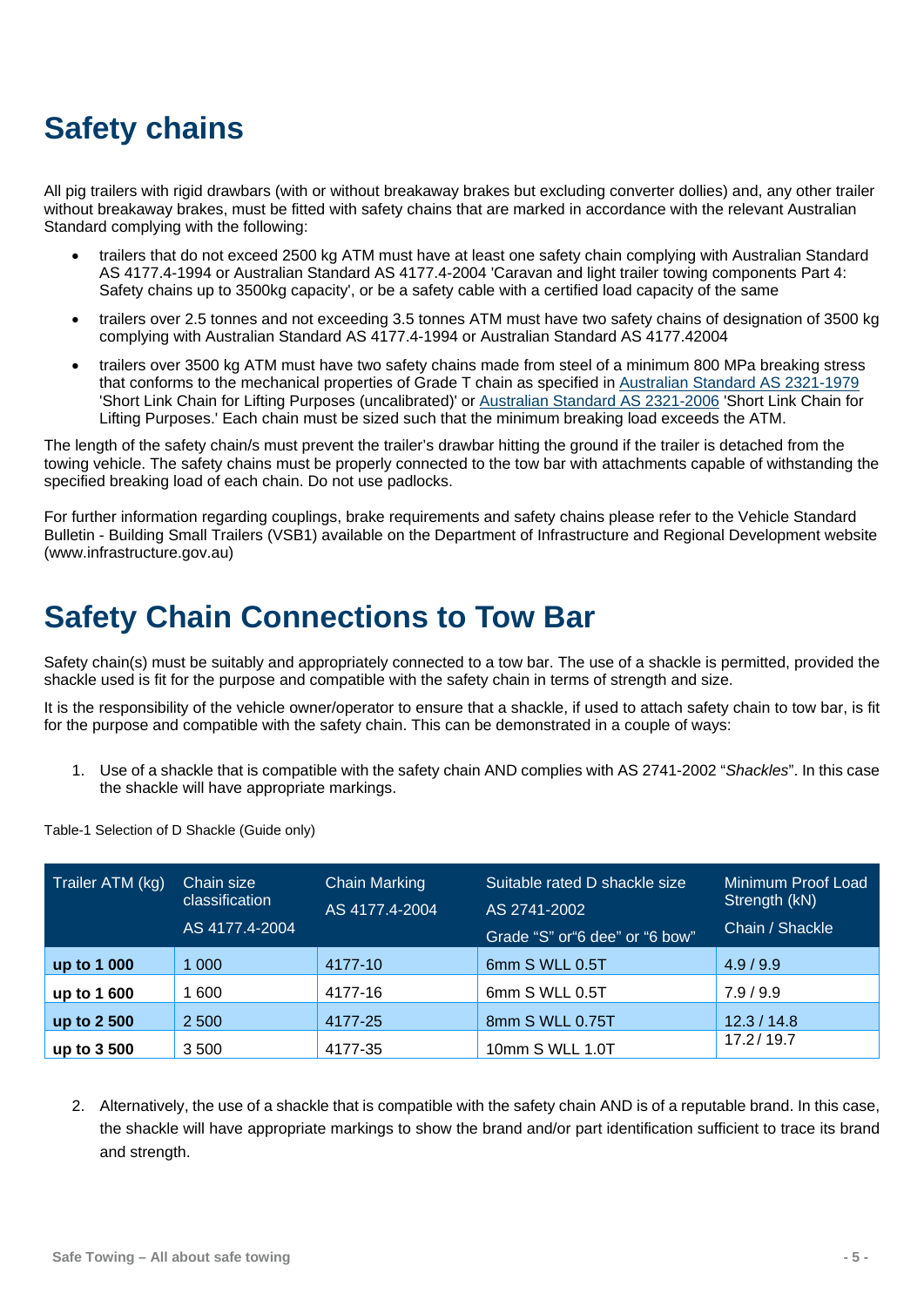It should be recognised that a shackle that does not have any markings makes it difficult to establish its strength or compatibility with the safety chain. It is the responsibility of the vehicle owner/operator to satisfactorily address inquiries raised during any roadside audit by an enforcement officer.

Notes:

Usually diameter of the shackle pin is larger than the shackle body.

The strength of a shackle will vary according to its grade. An "S" grade shackle will be stronger than an "M" grade shackle of the same size.

Stainless steel shackles are generally unsuitable for trailer use due to the material's general low resistance to bending stresses.

A Bow shackle will provide flexibility for greater angular movement compared to a "D" shackle.

### <span id="page-8-0"></span>**Rear Marker Plates (Do Not Overtake Turning Vehicle Signs)**



If your vehicle (meaning the towing vehicle together with the trailer and projecting load) is 7.5 metres long or longer, you may have the sign "Do not overtake turning vehicle" displayed at the rear of the rearmost vehicle. This can be either a separate sign or the words can be incorporated on either the left hand marking plate only, or both left and right plates. Please note: if your vehicle (meaning the towing vehicle together with the trailer and projecting load) needs to straddle lanes or turn from an adjacent lane in order to turn left or right at intersections, and it is 7.5 metres long or longer, you must have the sign "DO NOT OVERTAKE TURNING VEHICLE".

*The Transport Operations (Road Use Management—Road Rules) Regulation 2009 Part 11* Keeping left, overtaking and other driving rules, section 143 states:

#### *Passing or overtaking a vehicle displaying a do not overtake turning vehicle sign.*

*(1) A driver must not drive past, or overtake, to the left of a vehicle displaying a do not overtake turning vehicle sign if the vehicle is turning left and is giving a left change of direction signal, unless it is safe to do so.*

*(2) A driver must not drive past, or overtake, to the right of a vehicle displaying a do not overtake turning vehicle*  sign if the vehicle is turning right, or making a U-turn from the centre of the road, and is giving a right change of *direction signal, unless it is safe to do so.*

*.Note: A person must not drive a vehicle or combination in Queensland displaying a do not overtake turning vehicle sign if the vehicle, together with any load or projection, is not 7.5m long, or longer.*

### <span id="page-8-1"></span>**Driver**

Apart from the added legal responsibilities for drivers, towing requires more knowledge and skills than normal driving. Drivers not experienced in towing need to make sure they understand the general principles of driving with a trailer before attempting to tow in traffic or at highway speeds. When towing, drivers should:

• allow for the extra length and width of a trailer when entering traffic and allow for its tendency to "cut in" on corners and curves;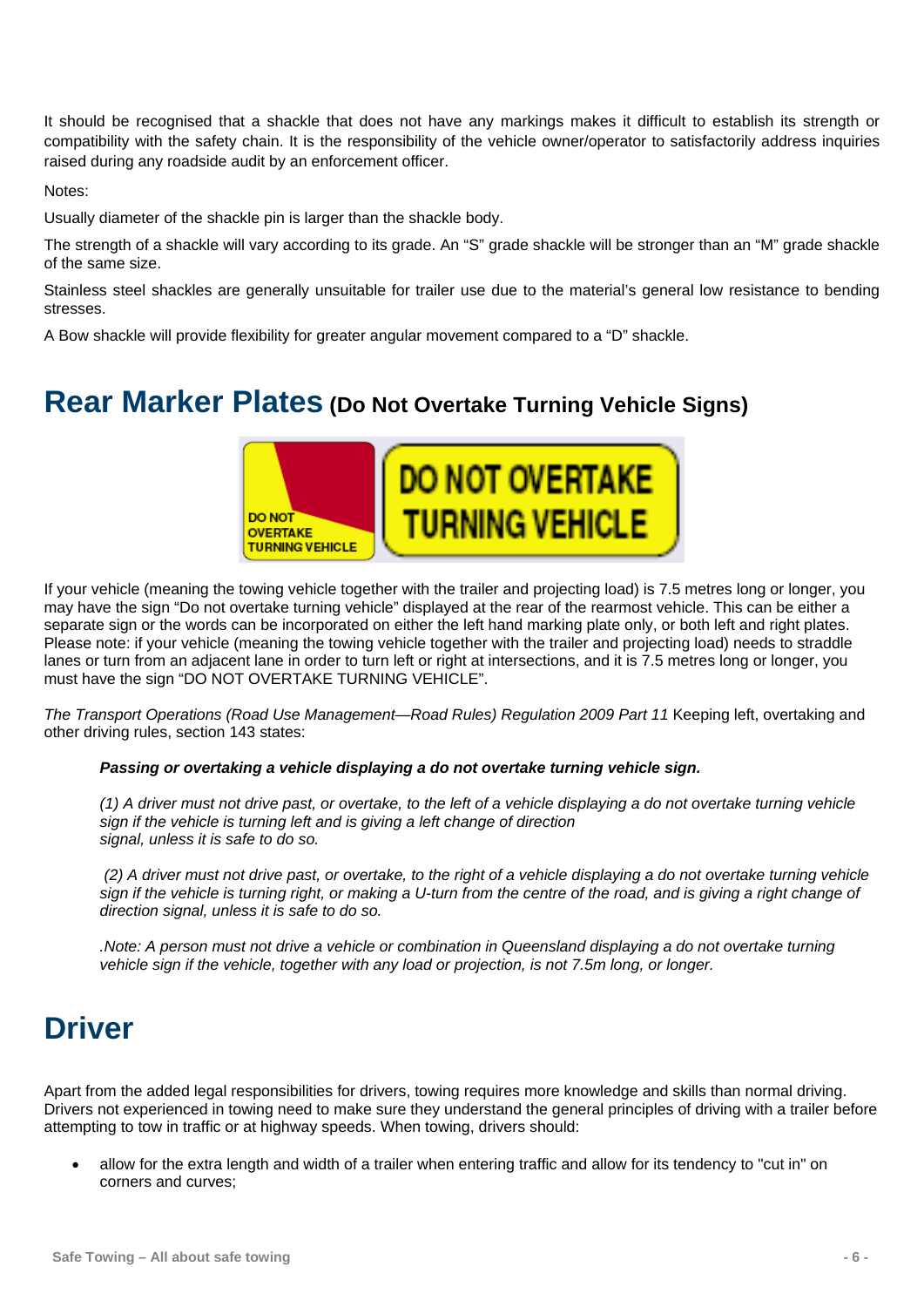- apply the accelerator, brakes and steering smoothly and gently to avoid sway, especially in wet or slippery conditions;
- allow for the increased effects of cross-winds, passing vehicles and uneven road surfaces on the vehicle and trailer combination;
- avoid applying the towing vehicle's brakes if the trailer begins to sway or snake. If the trailer is fitted with brakes that can be operated independently, apply them gently. Otherwise, continue at a steady speed or accelerate slightly until the sway stops;
- leave a longer stopping distance to the vehicle ahead, increase the gap for longer, heavier trailers and allow even more distance in poor driving conditions;
- engage a lower gear in both manual and automatic vehicles when travelling downhill to increase vehicle control and reduce strain on brakes;
- allow more time and distance to overtake because of the reduced performance of the towing vehicle and avoid "cutting off" the overtaken vehicle when returning to the left lane;
- reverse, if possible, with a person watching the rear of the trailer reversing is difficult and takes practice; and
- pull off the road where suitable, to avoid a build-up of traffic unable to overtake.
- be aware, when a heavy vehicle is overtaking the car/caravan combination, it will have a tendency to sway.

### <span id="page-9-0"></span>**Loading trailers**

It is unsafe and illegal to overload a trailer. Drivers must ensure:

- the ATM specified by the trailer manufacturer is not exceeded;
- lights, number plate and registration labels are not obscured in any way; and
- tyre or tow coupling capacities are not exceeded.

The load must be properly secured to your trailer. It is recommended that you refer to the Load Restraint Guide available from the [National Transport Commission website.](http://www.ntc.gov.au/)

<span id="page-9-1"></span>For further information on the size of load and any projection allowed for cars, utilities, trucks and trailers, please refer to the Projecting [Loads section](http://www.tmr.qld.gov.au/Safety/Vehicle-standards-and-modifications/Loads-and-towing/Projecting-loads.aspx) of the TMR website.

## **Weight Distribution Hitch**

Many people, particularly those towing large caravans, use a weight distribution hitch. This device transfers some of the load imposed on the towbar ball to the front and rear suspension of the towing vehicle.

This retains vehicle ride height and effective steering control. Heavy duty towbars and attachments should be used with a weight distribution hitch. Consult the towbar manufacturer or caravan dealer before using this equipment as it may overload the towbar and/or its components.

<span id="page-9-2"></span>Caution: A weight distribution hitch should never be used to compensate for a badly loaded trailer.

## **Maintenance**

Proper, regular maintenance of your vehicle and trailer is vital for safe towing. See your trailer and/or vehicle dealer, the RACQ or other competent service agent in this field to check that: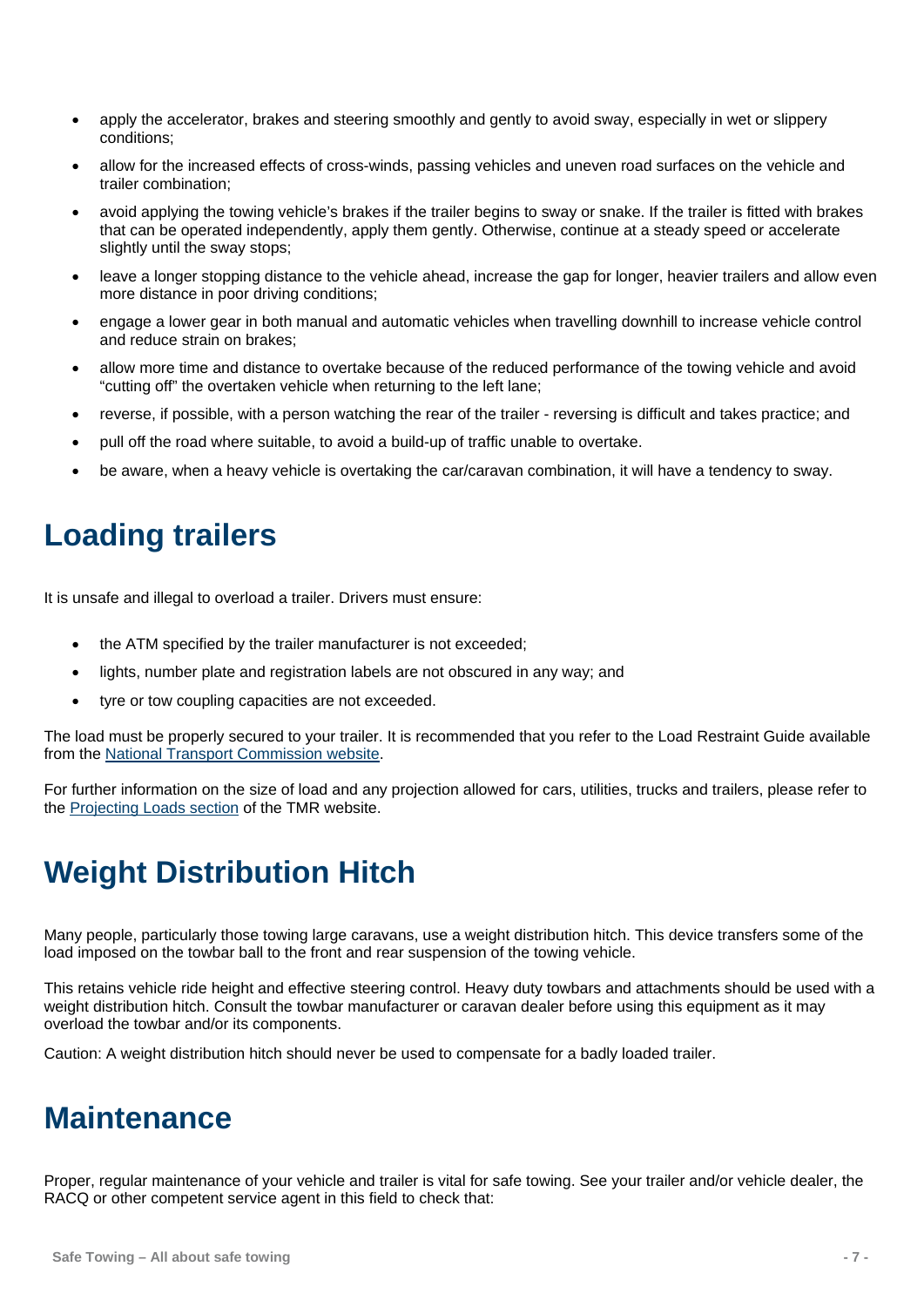- the towing vehicle and the trailer are in a roadworthy and safe condition; and
- the trailer's wheel-bearings, suspension and brakes are in good working condition.

<span id="page-10-0"></span>This is particularly important for boat trailers or if the trailer has not been used for some time.

## **Before the trip**

There are a number of safety checks you should make before each trip. These are:

- $\checkmark$  inspect all tyres carefully. When towing heavily loaded trailers, vehicle tyre pressures should be increased to the level recommended in the owner's handbook or on the tyre placard (usually about 15 kPa above normal). Otherwise, ask a reputable local tyre dealer;
- $\checkmark$  carry out normal service checks of oil, water, brake fluid, battery and tyre pressure., remembering that towing places additional demands on your vehicle;
- $\checkmark$  ensure the coupling socket and ball are the matching size. If the coupling is not a ball type check that all parts fit and function properly;
- $\checkmark$  check the coupling is securely fastened and latched or screwed down when the trailer is connected to the towing vehicle;
- $\checkmark$  check safety chains are properly connected with attachments capable of withstanding the specified breaking load of each chain. Do not use padlocks. If two chains are fitted, cross them under the drawbar before they are attached to the towing vehicle. This provides better directional control of the trailer and helps prevent the front of the drawbar hitting the road if the coupling disconnects;
- $\checkmark$  check trailer brake and light connections are secure and all lights work;
- check the initial operating adjustments of electric or vacuum operated brakes fitted to the trailer are in accordance with the manufacturer's instructions:
- $\checkmark$  disengage any reversing catch fitted to the trailer coupling (as used with over-run brakes);
- $\checkmark$  make one or two test stops from low speed to confirm the trailer brakes operate properly;
- $\checkmark$  ensure all doors, hatches, covers and any load or equipment are properly secured; and
- limit the mass of the load carried in the boot or luggage space of the towing vehicle.

## <span id="page-10-1"></span>**During the trip**

Soon after beginning each trip, stop in a safe location and make sure:

- $\checkmark$  couplings and safety chains are still fastened;
- $\checkmark$  brakes and wheel-bearings are not overheating:
- $\checkmark$  light connections are secure and lights are still working;
- $\checkmark$  tyres are still inflated correctly and are not rubbing on the mudguards, suspension, trailer body and so on;
- $\checkmark$  loads doors, hatches, covers and so on, are still properly secured.
- $\checkmark$  on long trips, repeat these checks every two to three hours when taking a rest stop.